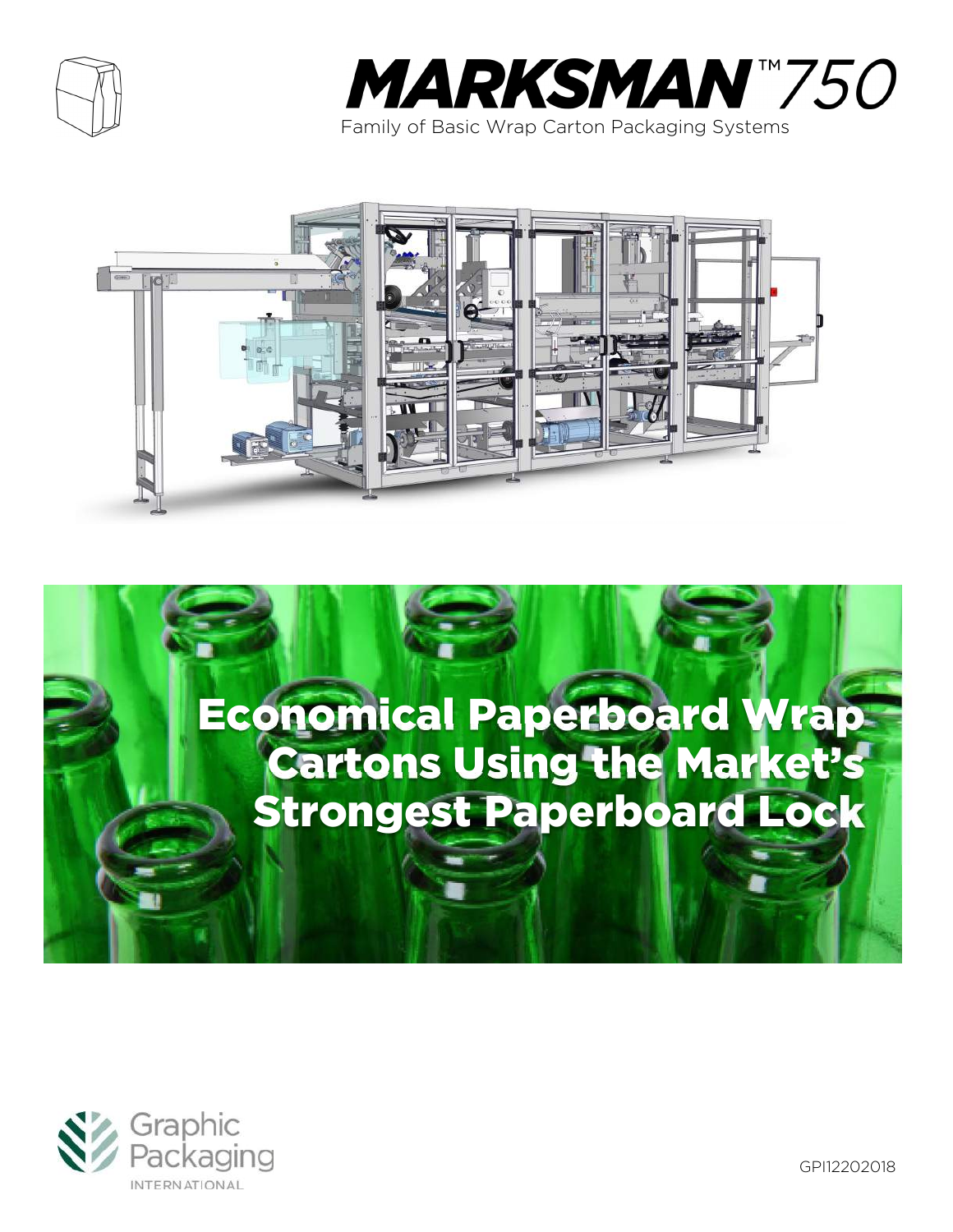# **MARKSMAN**"750

# Cans | Bottles | PET

The MM750 is a wrap forming machine for moderate speeds, packaging multiple diameters and heights of cans or glass and plastic bottles in basic over the crown or neck through wraps.

### Machine Features

#### Standard

- GPI standard lock
- Dual rotary vane vacuum pump
- Automatic oil system
- Automatic grease system
- 19" (0.5m) 750 carton gravity magazine
- 3 arm rotary

#### Frame

• Stainless steel frame with corrosion resistant components

#### Guards

• Full height, clear hinged guard doors providing easy walk-in access to the machine functions for changeover and maintenance

#### Optional

- Powered magazines with capacities of 2,800, 5,000, 10,000 cartons
- Lock inspection w/wo pack reject
- Venturi vacuum generator

#### Changeover

No-tool changeovers are quick, simple and repeatable

#### Time

30 minutes (format change) 45 minutes (product / change)





INSTALLED LENGTH BETWEEN CUSTOMER SUPPLIED CONVEYORS



#### Specifications

#### Standard Machine Elevation

41-3/8" +/- 2" (1050mm +/-50mm)

Machine Weight Approx. 10,000 lbs (4500 kg)

### Air Requirements

80psi - 1 SCFM (6 bar - 2 m3/h)

#### Electrical

400/460 VAC 50/60 Hz

#### Main Drive Motors

AC Gearmotor

#### Package Closing System

GPI Lock System

#### Primary Container Size Ranges

Bottles, glass and plastic Cans (2 piece and 3 piece) Cups, pharmaceuticals, aerosols, etc.

Diameter: 1.69" (43mm) to 2.95" (75mm) Height: 3.94" (100mm) to 11.02" (280mm)

#### Pack Formats

Standard: 2x2, 2x3 Optional 2x4, 2x5, 1x2, 1x3, 1x4. 1x5



#### Pack Styles

Standard: Over the crown, no top, straight

Optional: Ad-panel, full tuck adpanel, bottle guard, handle wrap, top and bottom gussets on cans

#### Speed / Pitches

| Packages Cans at speeds up to:         |        |        |  |  |
|----------------------------------------|--------|--------|--|--|
| Pitch                                  | Line   | Surge  |  |  |
| 10"                                    | 180ppm | 200ppm |  |  |
| (standard)                             |        |        |  |  |
| 12"                                    | 140ppm | 160ppm |  |  |
| 15"                                    | 105ppm | 125ppm |  |  |
| * Speeds for glass bottles reduced 15% |        |        |  |  |

Graphic Packaging International 1500 Riveredge Parkway NW, #100 Atlanta, GA 30328 +1 (770) 240-7200

Please visit our website at graphicpkg.com for more information. © Copyright 2018, Graphic Packaging International. All rights reserved.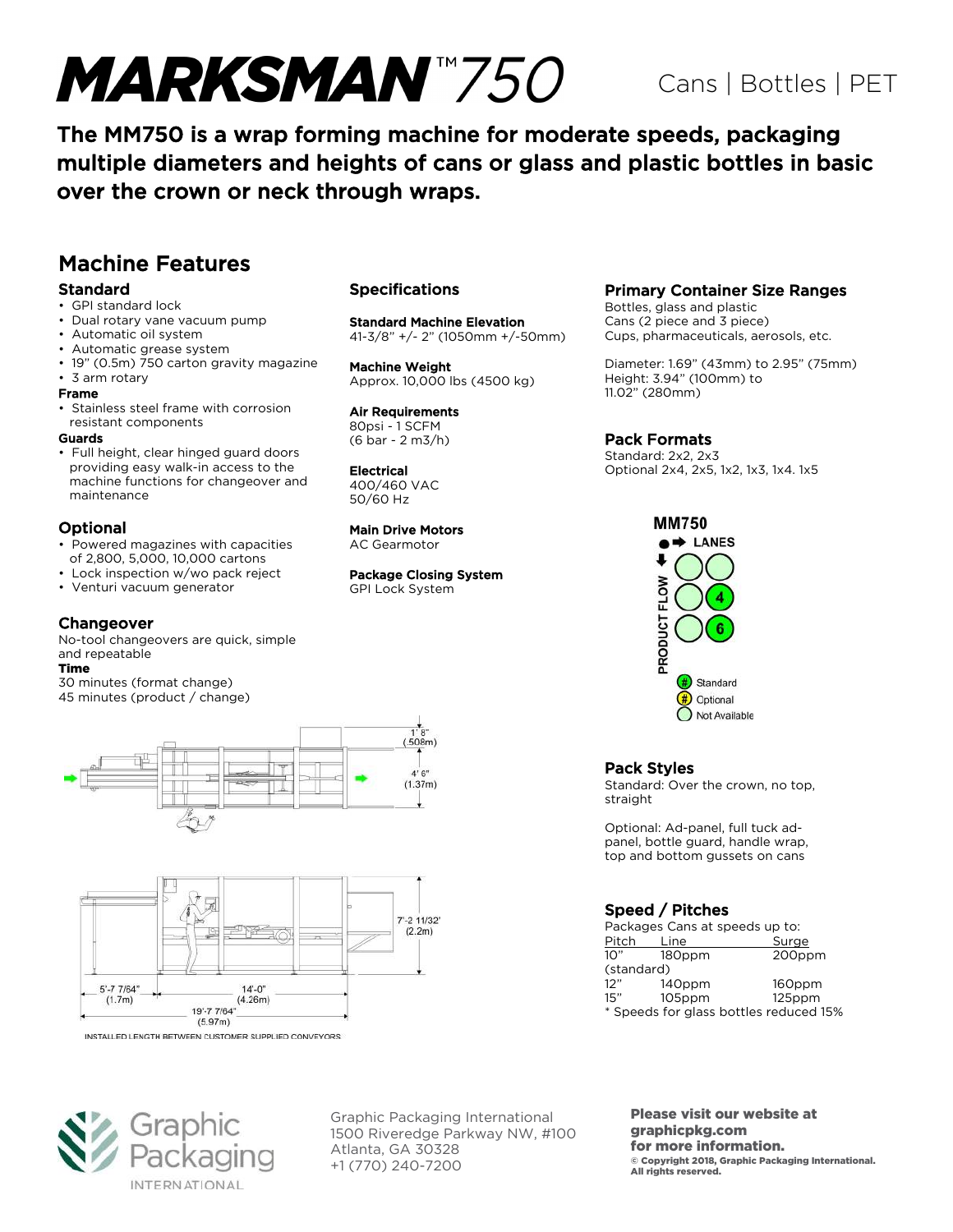# MARKSMAN<sup>T</sup>750S Cans | Bottles | PET

Similar to the larger MM750, the MM750S is a wrap forming machine for moderate speeds, packaging multiple diameters and heights of cans or glass and plastic bottles in basic over the crown or neck through wraps. This machine has been shortened to fit within limited factory floorplans.

### Machine Features

#### Standard

- GPI standard lock
- Dual rotary vane vacuum pump
- Automatic oil system
- 19" (0.5m) 750 carton gravity magazine
- 3 arm rotary

#### Frame

• Stainless steel frame with corrosion resistant components

#### Guards

• Full height, clear hinged guard doors providing easy walk-in access to the machine functions for changeover and maintenance

#### Optional

- Powered magazines with capacities of 2,800, 5,000, 10,000 cartons
- Lock inspection w/wo pack reject
- Venturi vacuum generator

#### **Changeover**

No-tool changeovers are quick, simple and repeatable

#### Time

30 minutes (format change) 45 minutes (product / change)





#### Specifications

Standard Machine Elevation 41-3/8" +/- 2" (1050mm +/-50mm)

Machine Weight Approx. 8,800 lbs (4,000 kg)

Air Requirements

80psi - 1 SCFM (6 bar - 2 m3/h)

Electrical 400/460 VAC 50/60 Hz

#### Main Drive Motors AC Gearmotor

Package Closing System

GPI Lock System

#### Ancillary Equipment

Turner / Divider / Reject Units

#### Primary Container Size Ranges

Bottles, glass and plastic Cans (2 piece and 3 piece) Cups, pharmaceuticals, aerosols, etc.

Diameter: 1.69" (43mm) to 2.95" (75mm) Height: 3.94" (100mm) to 11.02" (280mm)

Pack Formats

Standard: 2x2, 2x3 Optional 2x4, 2x5, 1x2, 1x3, 1x4. 1x5





#### Pack Styles

Standard: Over the crown, No top, straight

Optional: Ad-panel, full tuck adpanel, bottle guard, handle wrap, top and bottom gussets on cans

#### Speed / Pitches

| Packages Cans at speeds up to: |        |        |  |  |
|--------------------------------|--------|--------|--|--|
| Pitch                          | Line   | Surge  |  |  |
| 10"                            | 180ppm | 200ppm |  |  |
| (standard)                     |        |        |  |  |

\* Speeds for glass bottles reduced 15%



Graphic Packaging International 1500 Riveredge Parkway NW, #100 Atlanta, GA 30328 +1 (770) 240-7200

Please visit our website at graphicpkg.com for more information. © Copyright 2018, Graphic Packaging International. All rights reserved.